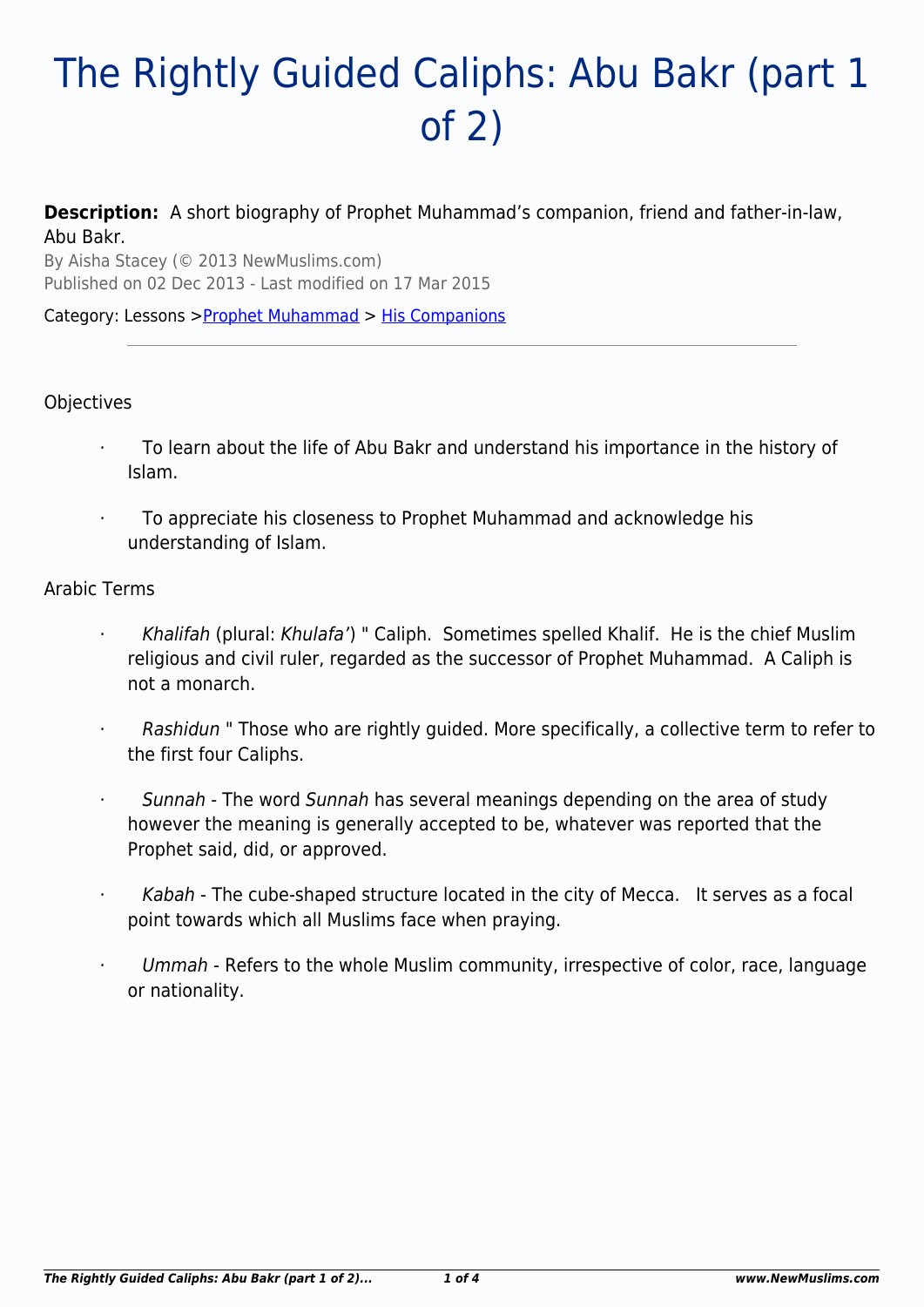<span id="page-1-0"></span>Before his death, Prophet Muhammad, may the mercy and blessings of Allah be upon him, asked his companions to, oeHold firmly to my example (sunnah) and that of the Rightly Guided Caliphs."[\[1\]](#page-2-0) Those known as the Rightly Guided Caliphs (Al-Khulafa' Ar- Rashidun) or the Rashidun are the first four leaders, after the death of Prophet Muhammad, of the Islamic nation. Their names are probably familiar to you because they were close companions and relatives of Prophet Muhammad. They are Abu Bakr, Umar ibn Al-Khattab, Uthman ibn Affan and Ali ibn Abi Talib. These men are known for their righteousness, their fierce love and devotion to Islam.



# Abu Bakr

The first Rightly Guided Caliph was Abu Bakr. He ruled over the Caliphate from 632-634 of the Common Era (CE), approximately 27 months.

Abu Bakr's full name was Abdullah ibn Abi Quhafa but he came to be called Abu Bakr due to his great love of raising camels. He was born into what we would call a well-off middle class family and by adulthood had easily established himself as a successful merchant/trader. He was a likeable communicative man with a large social network. At that time the Arabs were very concerned with genealogy and Abu Bakr was an expert in this. His knowledge coupled with his pleasant personality allowed him to mix easily across the breadth of Meccan society.

From the history of Islam and the Sunnah we learn that Abu Bakr was approximately 2 years younger than Prophet Muhammad and that both men were born into the tribe of Quraish, although into different clans. They must have been aware of each other throughout their lives but their lifelong friendship was established when Prophet Muhammad married his first wife Khadijah and they became neighbors. They shared many of the same characteristics. Both men were traders, who conducted all their affairs with honesty and integrity. Abu Bakr was known as As-Siddiq, the truthful. It was Prophet Muhammad himself who gave him this title. These were two men of upstanding character and their ties were made even stronger when Prophet Muhammad married Abu Bakr's daughter Aisha, may Allah be pleased with her.

Aisha herself tells us a lot about her father's character. One of the stories she recounted about her father was that he never prostrated to an idol. In other narrations Abu Bakr himself tells us that when he was a child his father took him to the place where idols were kept and left him there alone. He assessed these idols and wondered what benefit they actually held. He asked them and of course they were unable to respond. Abu Bakr instinctively knew that statues and idols were not worthy of worship. This made it easy for him to believe and embrace the new religion presented to him by his close friend Muhammad.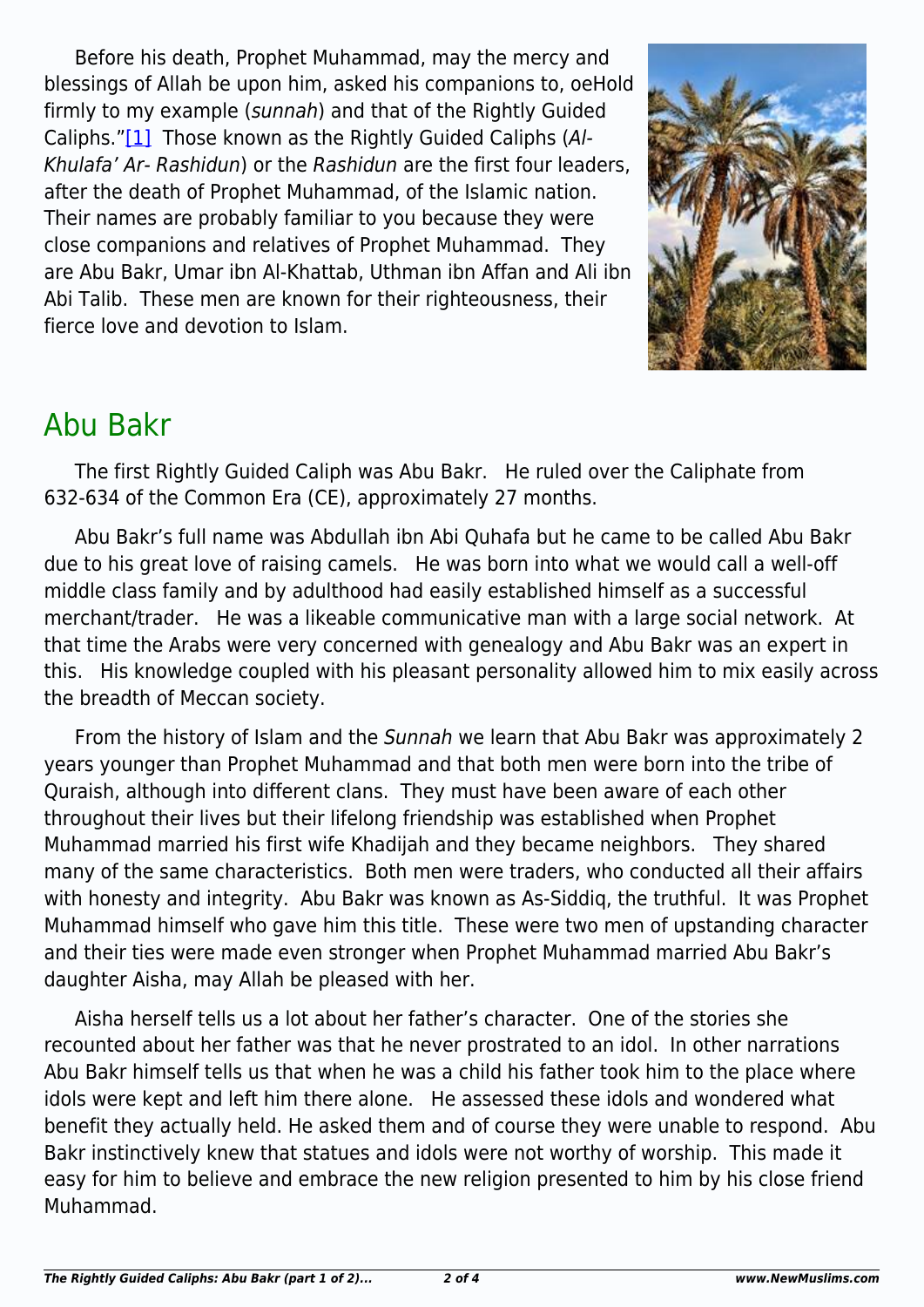### **Abu Bakr the first.**

- · He was the first adult male to embrace Islam. Upon hearing Prophet Muhammad say that there was nothing worthy of worship but Allah and that he (Muhammad) was the Messenger of Allah, Abu Bakr accepted Islam immediately.
- He was the first public speaker for Islam. When there were less than 40 Muslims, Abu Bakr wanted to proclaim the message in public. Prophet Muhammad refused, thinking the numbers too small to risk exposure but Abu Bakr insisted. Prophet Muhammad was eventually ordered by Allah to make the message public and he and Abu Bakr made their way to the Kabah where Abu Bakr proclaimed, oeThere is none worthy of worship but Allah, and Muhammad is His slave and Messenger"
- · He was the first among the Muslims to perform any good deeds. Meaning that he did not hesitate but took every opportunity to act righteously. Prophet Muhammad's nephew, Ali ibn Abi Talib, praised Abu Bakr as the first person to perform any good deeds[.\[2\]](#page-2-1) In Islam, competing with one another to do good deeds is encouraged.
- <span id="page-2-2"></span>He was the first Caliph. After the death of Prophet Muhammad the Muslims were grieving and in disarray however during this great crisis they chose Abu Bakr as their leader.
- <span id="page-2-3"></span>He will be the first person of this Ummah to enter Paradise. We learn this about Abu Bakr from the Sunnah of the Prophet.<sup>[3]</sup> Prophet Muhammad said, oeThe angel Jibreel (Gabriel) came to me and took my hand and showed me the gate through which my Ummah will enter Paradise". Abu Bakr then said oeI wish I had been with you to see that gate", to which Prophet Muhammad replied oeAbu Bakr, you should know that you will be the first of my Ummah to enter Paradise."  $[4]$

## <span id="page-2-4"></span>**Abu Bakr the protector.**

At the advent of Islam the Meccan leaders waged a campaign of brutality that made life very difficult for the new Muslims, particularly the weak and vulnerable including many slaves. The persecution and abuse was designed to break the new religion and might well have done so if it hadn't been for the strength and courage of men like Abu Bakr. He was at this stage a rich and influential merchant able to ease the suffering of many slaves by buying them from their masters and setting them free. One of the slaves he set free was Bilal, the man who became the first man to call the faithful to prayer.

To be continued in Part 2

<span id="page-2-0"></span>Endnotes:

[\[1\]](#page-1-0) IbnMajah, Abu Dawood.

<span id="page-2-1"></span>[\[2\]](#page-2-2) Ali ibn Abi Talib at Abu Bakr's funeral